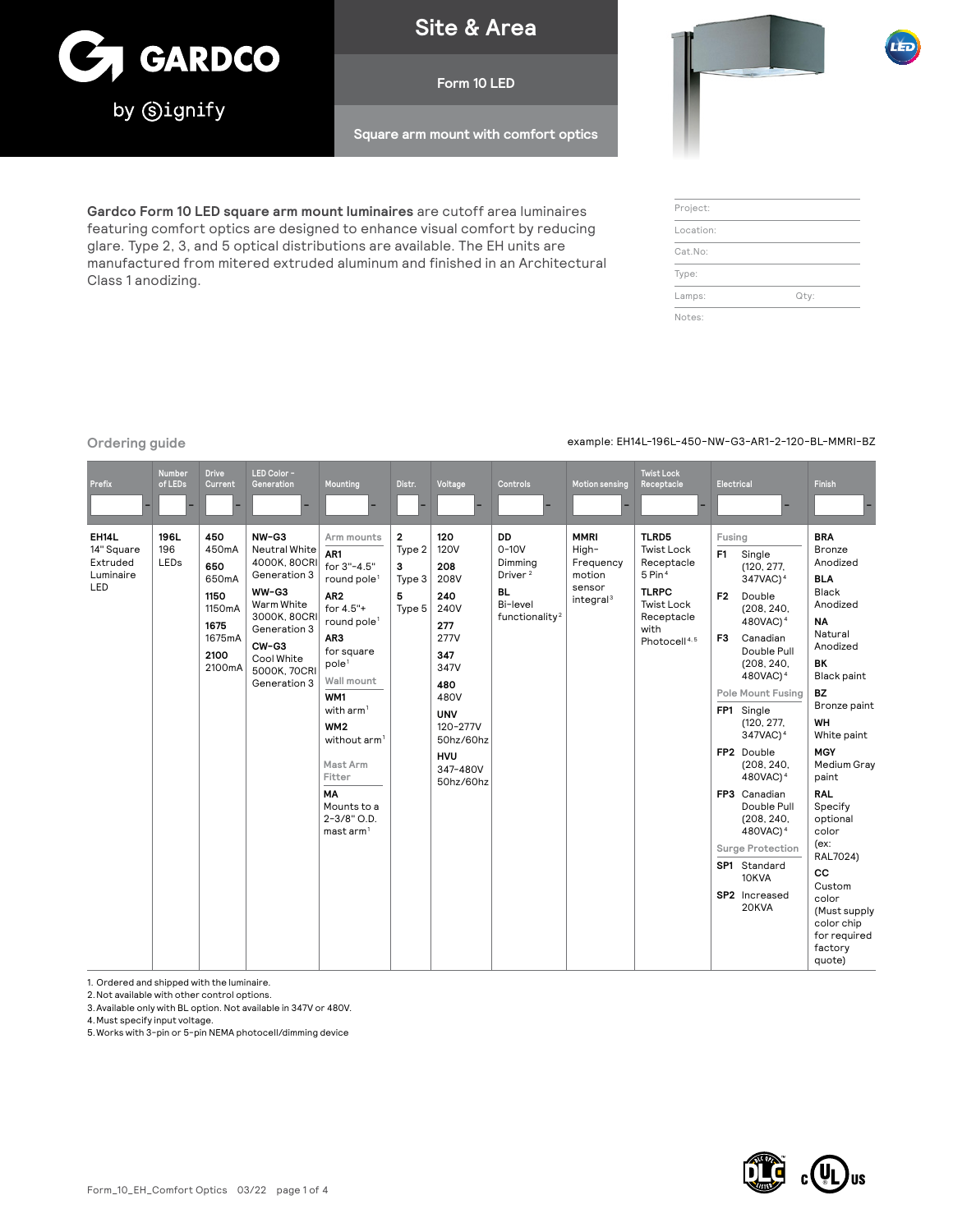# **Site & Area – Square Arm Mount with comfort optics**

1. Consult Signify to confirm whether specific accessories are BAA-compliant.

**Accessories1** (order separately)

# **Pole top fitters (one per pole):**

## **PTF2-(F)**

### **PTF3-(F)**

Pole top fitter fits 2 3⁄8-2 1⁄2" OD x 4" depth tenon with 1, 2, 3 or 4 luminaires at 90°. Requires AR1.

Pole top fitter fits 3-3 1⁄2" OD x 6" depth tenon with 1, 2, 3 or 4 luminaires at 90°. Requires AR2. **PTF4-(F)**

Pole top fitter fits 3 1⁄2-4" OD x 6" depth tenon with 1, 2, 3 or 4 luminaires at 90°. Requires AR2. (F) Specify finish



# **LED Wattage and Lumen Values - 4000K**

|                             |            |                           |                      | Ave                    |                 | Type 2                                         |                    |                 | Type 3                                         |                    |                 | Type 5                                         |                    |
|-----------------------------|------------|---------------------------|----------------------|------------------------|-----------------|------------------------------------------------|--------------------|-----------------|------------------------------------------------|--------------------|-----------------|------------------------------------------------|--------------------|
| Order Code                  | LED<br>Qty | System<br>Current<br>(mA) | Color<br>Temp<br>(K) | System<br>Watts<br>(W) | Lumen<br>Output | <b>BUG</b><br>Rating                           | Efficacy<br>(lm/W) | Lumen<br>Output | <b>BUG</b><br>Rating                           | Efficacy<br>(lm/W) | Lumen<br>Output | <b>BUG</b><br>Rating                           | Efficacy<br>(lm/W) |
| EH14L-196L-450-NW-G3-x-UNV  | 196        | 450                       | 4000                 | 21                     | 2122            | B1-U0-G1                                       | 102                | 2373            | B1-U0-G1                                       | 114                | 2377            | B <sub>2</sub> -U <sub>0</sub> -G <sub>1</sub> | 114                |
| EH14L-196L-650-NW-G3-x-UNV  | 196        | 650                       | 4000                 | 30                     | 3024            | B1-U0-G1                                       | 101                | 3383            | B <sub>2</sub> -U <sub>0</sub> -G <sub>2</sub> | 113                | 3389            | B <sub>2</sub> -U <sub>0</sub> -G <sub>1</sub> | 113                |
| EH14L-196L-1150-NW-G3-x-UNV | 196        | 1150                      | 4000                 | 51                     | 5310            | B <sub>2</sub> -U <sub>0</sub> -G <sub>2</sub> | 104                | 5940            | B <sub>2</sub> -U <sub>0</sub> -G <sub>2</sub> | 116                | 5951            | B3-U0-G2                                       | 117                |
| EH14L-196L-1675-NW-G3-x-UNV | 196        | 1675                      | 4000                 | 75                     | 7512            | B3-U0-G3                                       | 100                | 8403            | B3-U0-G3                                       | 112                | 8418            | B3-U0-G2                                       | 112                |
| EH14L-196L-2100-NW-G3-x-UNV | 196        | 2100                      | 4000                 | 95                     | 9208            | B3-U0-G3                                       | 97                 | 10301           | B3-U0-G3                                       | 109                | 10319           | B3-U0-G2                                       | 109                |

# **LED Wattage and Lumen Values - 3000K**

|                             |            |                           |                      | Ave                    | Type 2          |                                                |                    | Type 3          |                      |                    | Type 5          |                                                |                    |
|-----------------------------|------------|---------------------------|----------------------|------------------------|-----------------|------------------------------------------------|--------------------|-----------------|----------------------|--------------------|-----------------|------------------------------------------------|--------------------|
| Order Code                  | LED<br>Qtv | System<br>Current<br>(mA) | Color<br>Temp<br>(K) | System<br>Watts<br>(W) | Lumen<br>Output | <b>BUG</b><br>Rating                           | Efficacy<br>(lm/W) | Lumen<br>Output | <b>BUG</b><br>Rating | Efficacy<br>(lm/W) | Lumen<br>Output | <b>BUG</b><br>Rating                           | Efficacy<br>(lm/W) |
| EH14L-196L-450-WW-G3-x-UNV  | 196        | 450                       | 3000                 | 21                     | 2040            | B1-U0-G1                                       | 98                 | 2282            | B1-U0-G1             | 109                | 2286            | B <sub>2</sub> -U <sub>0</sub> -G <sub>1</sub> | 109                |
| EH14L-196L-650-WW-G3-x-UNV  | 196        | 650                       | 3000                 | 30                     | 2908            | B1-U0-G1                                       | 97                 | 3253            | B1-U0-G1             | 108                | 3259            | B <sub>2</sub> -U <sub>0</sub> -G <sub>1</sub> | 109                |
| EH14L-196L-1150-WW-G3-x-UNV | 196        | 1150                      | 3000                 | 51                     | 5106            | B <sub>2</sub> -U <sub>0</sub> -G <sub>2</sub> | 100                | 5712            | B2-U0-G2             | 112                | 5722            | B3-U0-G2                                       | 112                |
| EH14L-196L-1675-WW-G3-x-UNV | 196        | 1675                      | 3000                 | 75                     | 7223            | B3-U0-G3                                       | 96                 | 8080            | B3-U0-G3             | 108                | 8094            | B3-U0-G2                                       | 108                |
| EH14L-196L-2100-WW-G3-x-UNV | 196        | 2100                      | 3000                 | 95                     | 8854            | B3-U0-G3                                       | 93                 | 9905            | B3-U0-G3             | 105                | 9922            | B3-U0-G2                                       | 105                |

Values from photometric tests performed in accordance with IESNA LM-79 and are representative of the configurations shown. Actual performance may vary due to installation and environmental variables, LED and driver tolerances, and field measurement considerations. It is highly recommended to confirm performance with a photometric layout.

NOTE: Some data may be scaled based on tests of similar (but not identical) luminaires. Contact factory for configurations not shown.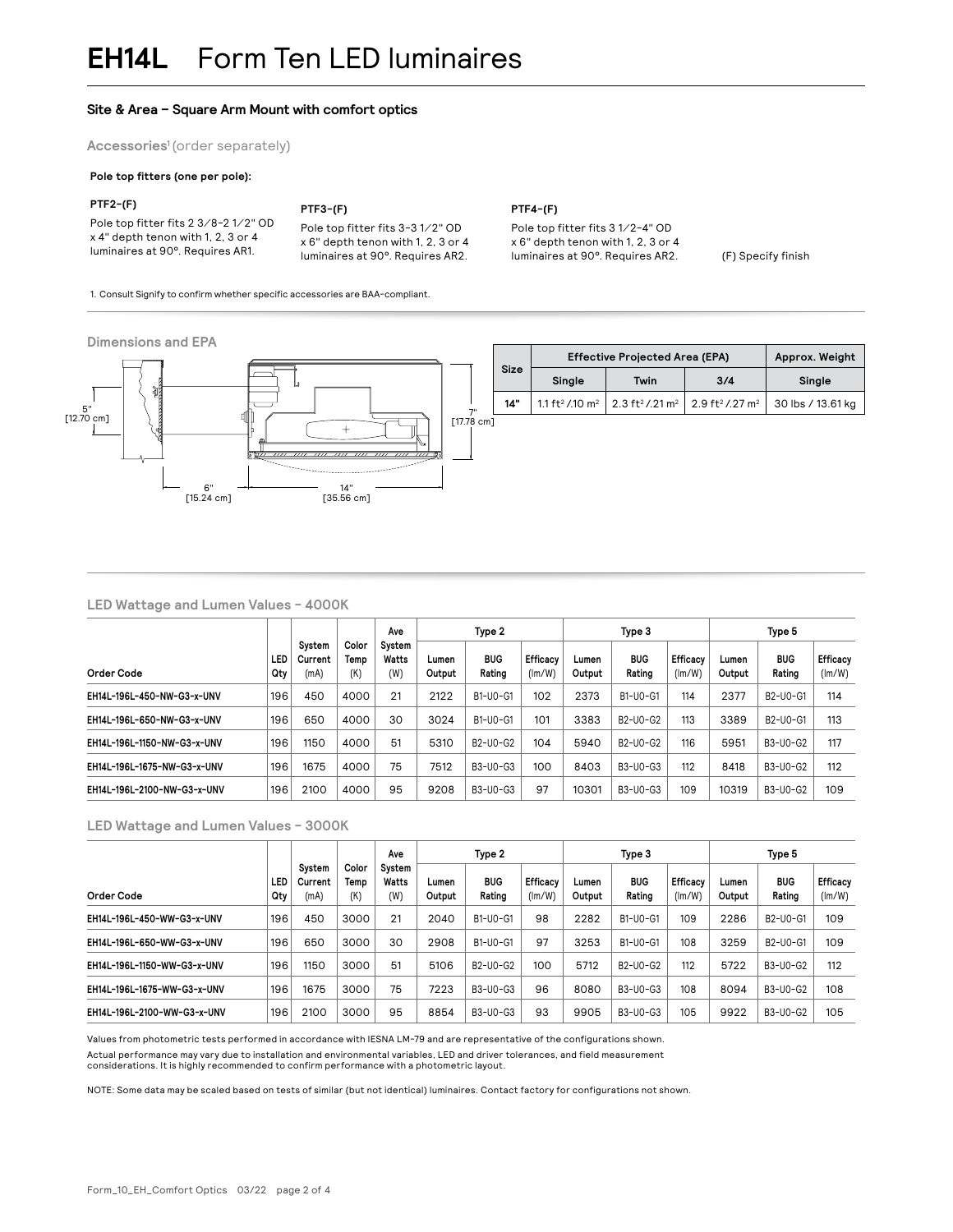# **Site & Area – Square Arm Mount with comfort optics**

# **LED Wattage and Lumen Values - 5000K**

|                             |            |                           |                      | Ave                    | Type 2          |                                                |                    | Type 3          |                                                |                           | Type 5          |                                                |                    |
|-----------------------------|------------|---------------------------|----------------------|------------------------|-----------------|------------------------------------------------|--------------------|-----------------|------------------------------------------------|---------------------------|-----------------|------------------------------------------------|--------------------|
| Order Code                  | LED<br>Qty | System<br>Current<br>(mA) | Color<br>Temp<br>(K) | System<br>Watts<br>(W) | Lumen<br>Output | <b>BUG</b><br>Rating                           | Efficacy<br>(lm/W) | Lumen<br>Output | <b>BUG</b><br>Rating                           | <b>Efficacy</b><br>(lm/W) | Lumen<br>Output | <b>BUG</b><br>Rating                           | Efficacy<br>(lm/W) |
| EH14L-196L-450-CW-G3-x-UNV  | 196        | 450                       | 5000                 | 21                     | 2228            | B1-U0-G1                                       | 107                | 2492            | B1-U0-G1                                       | 119                       | 2496            | B <sub>2</sub> -U <sub>0</sub> -G <sub>1</sub> | 119                |
| EH14L-196L-650-CW-G3-x-UNV  | 196        | 650                       | 5000                 | 30                     | 3175            | B1-U0-G1                                       | 106                | 3552            | B2-U0-G2                                       | 118                       | 3558            | B <sub>2</sub> -U <sub>0</sub> -G <sub>1</sub> | 119                |
| EH14L-196L-1150-CW-G3-x-UNV | 196        | 1150                      | 5000                 | 51                     | 5576            | B <sub>2</sub> -U <sub>0</sub> -G <sub>2</sub> | 109                | 6237            | B <sub>2</sub> -U <sub>0</sub> -G <sub>2</sub> | 122                       | 6249            | B3-U0-G2                                       | 123                |
| EH14L-196L-1675-CW-G3-x-UNV | 196        | 1675                      | 5000                 | 75                     | 7888            | B3-U0-G3                                       | 105                | 8823            | B3-U0-G3                                       | 118                       | 8839            | B3-U0-G2                                       | 118                |
| EH14L-196L-2100-CW-G3-x-UNV | 196        | 2100                      | 5000                 | 95                     | 9668            | B3-U0-G3                                       | 102                | 10816           | B3-U0-G3                                       | 114                       | 10835           | B3-U0-G3                                       | 114                |

Values from photometric tests performed in accordance with IESNA LM-79 and are representative of the configurations shown. Actual performance may vary due to installation and environmental variables, LED and driver tolerances, and field measurement considerations. It is highly recommended to confirm performance with a photometric layout.

NOTE: Some data may be scaled based on tests of similar (but not identical) luminaires. Contact factory for configurations not shown.

## **Optical Distributions**



 $\sim$ 

# Specifications

## **General Description**

High performance Class 2 LED systems offer The Gardco Form 10 LED square arm mounted comfort optics. Form 10 LED square luminaires Gardco LED thermal management technology. products are cutoff luminaires featuring provide performance excellence and advanced the potential for energy savings up to 50 % when compared to HID systems. The EH units are manufactured from mitered extruded aluminum and finished in an Architectural anodizing.

#### **Housing**

Extruded housings (EH style) are composed of precisely mitered anodized aluminum extrusions. Pressure injected silicone provides a continuous weather tight seal at all miters and points of material transition.

# **Arm**

Extruded aluminum arm is secured to prewired mounting to pole without requiring access to fixture by contractor. Assembly is suitable for luminaire.

## $\mathsf{Light} \; \mathsf{Engine}$

Tromenergy savings up to 50 % Light guide technology provides lowglare, uniform illumination. Composed LEDs strategically positioned on the edge of the optical plate. Light engine luminous opening size optimized to best achieve a balance between lumen output and optical performance with the need to provide visual comfort. Light engine frame ensures contact with housing to provide heat conduction and sealing against the elements. Light engine is RoHS compliant. Standard color temperatures: 3000K +/- 130K, 4000K+/- 130K, 5000K +/- 225K. Minimum CRI of 70.

## **Energy Saving Benefits**

System efficacy up to 117 lms/W with significant energy savings over Pulse Start Metal Halide luminaires. Optional control options provide added energy savings during unoccupied periods.

## **LED Optical System**

The advanced LED comfort optical system provides Types 2, 3, and 5. Composed of high performance UV-stabilized optical grade lens with molded micro-optics to achieve desired distribution optimized to get a exceptional lighting uniformity. Performance tested per LM-79 and TM-15 (IESNA) certifying its photometric performance. Luminaire designed with 0% uplight (U0 per IESNA TM-15).